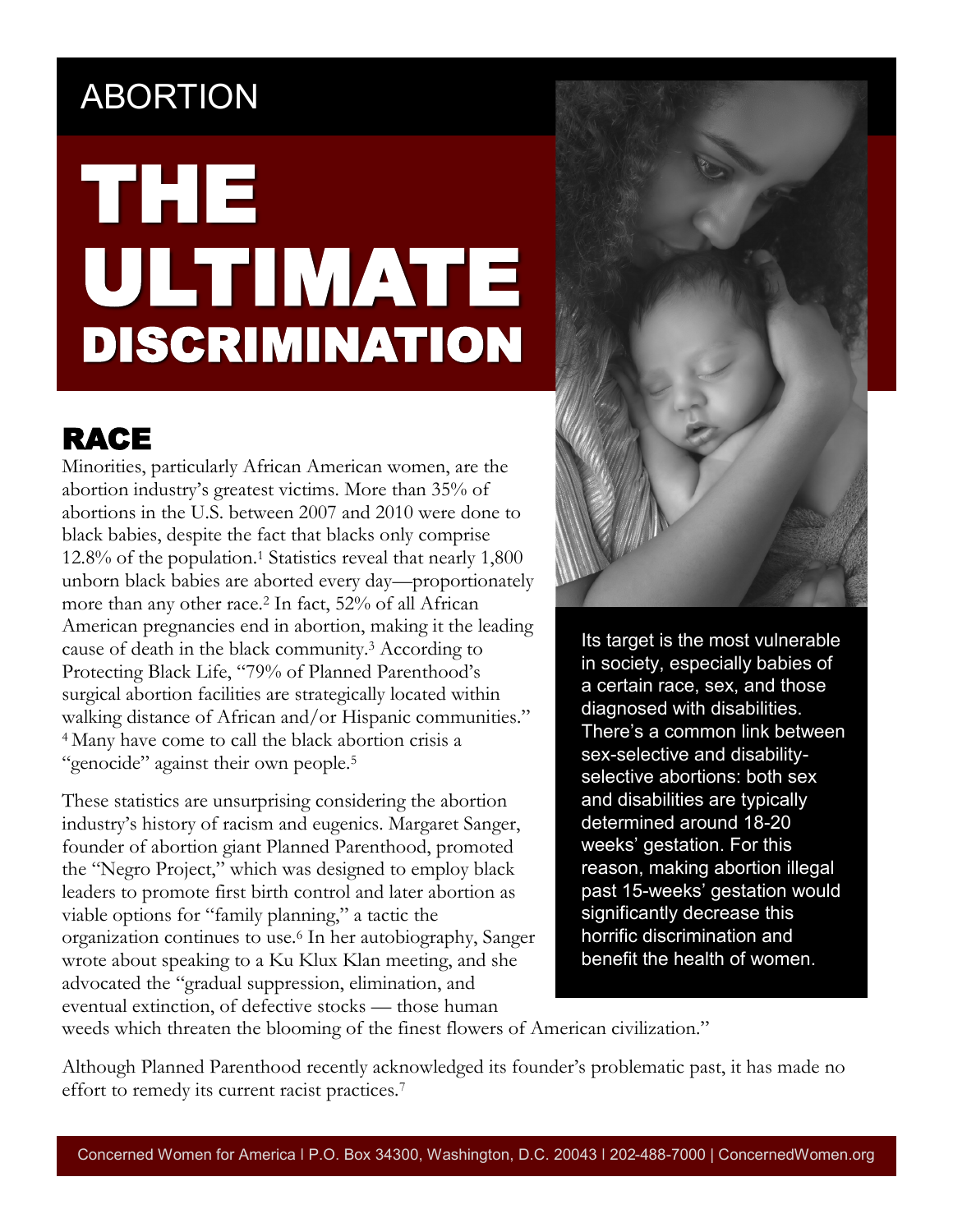#### SEX-SELECTIVE ABORTION

Sex-selective abortion is not illegal in the United States and happens more often than many Americans would believe.8 One study thatU.S. Census data from 2000 found that third births in families of foreign-born Chinese, Indians, and Koreans in the U.S. who already had two daughters displayed a ratio of 151 boys to 100 girls—an extreme male-biased ratio. Over the past 20, the sex ratio at birth of Asian-Pacific populations in the U.S. and U.K. has climbed sharply, resulting in highly unbalanced ratios in favor of males. "Such a noticeable change in recent decades implicates the increased use of sexselective abortion," according to the Charlotte Lozier Institute.<sup>9</sup> Furthermore, according to research done over a 13-year span, "The observed boy-birth

percentages are consistent with over 2,000 'missing' Chinese and Indian girls in the United States."<sup>10</sup>

#### DISABILITY-SELECTIVE ABORTION

According to disabilities groups, the majority of abortions done on babies diagnosed with disabilities typically occur after 20 weeks, which may correlate with the fact that the most informative diagnostic procedures are done between 18 and 20 weeks gestation.11 The lives of 67% to 85% of babies prenatally

diagnosed with Down syndrome are terminated.<sup>12</sup> Yet…

- "99 percent of people with Down syndrome are happy with their lives.
- 97 percent of people with Down syndrome like who they are.
- 99 percent of parents said they love their child with Down syndrome.
- 97 percent of brothers/sisters, ages 9-11, said they love their sibling."<sup>13</sup>

### AT 15 WEEKS

Babies feel pain at a very early stage. The scientific evidence shows that from 15onward, "the fetus is extremely sensitive to painful stimuli, and that this fact should be taken into account when performing invasive medical procedures on the fetus. It is necessary to apply adequate analgesia to prevent the suffering of the fetus."

According to the U.S. National Library of Medicine,15-week-old baby:

- Has eyes and eyelids with a well-formed face,
- Limbs have developed,
- The baby has hands and feet with little toes and fingers that have gone so far as to develop nails on them (he or she can make a fist!),
- The genitals have appeared,
- Organs are fast developing with the baby's liver already making red blood cells of its own,
- And muscle tissue and bones continue to grow and become harder, making it possible to begin to move.